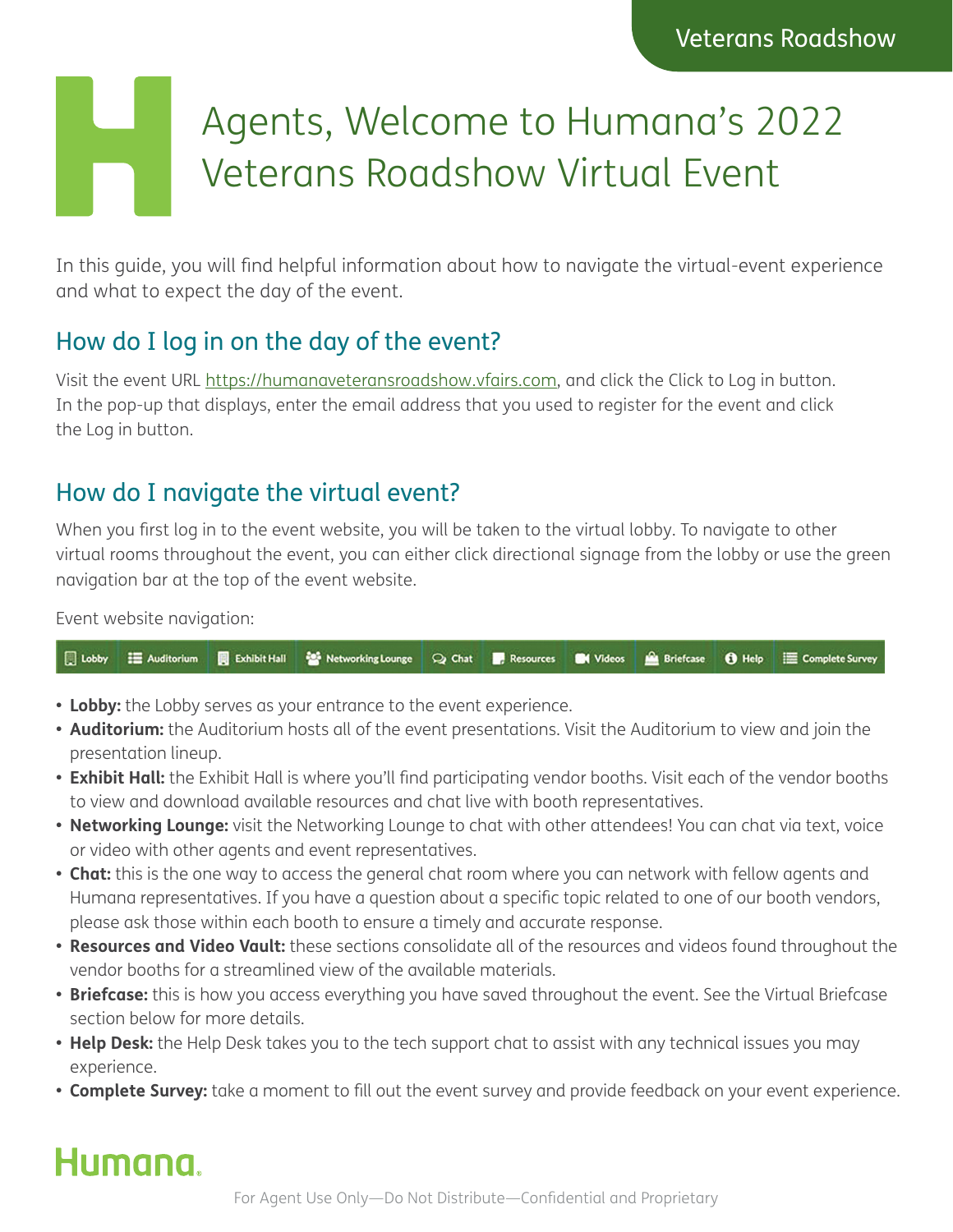#### How to access event presentations:

All presentations are launched from the Auditorium. Be sure to visit the Auditorium and click the center screen to view the presentation schedule. Before the presentations start, you'll see a countdown to the start time. Once the presentation is available, click the Join button. After a presentation ends, click the "X" button in the presentation window and return to the Auditorium to join the next scheduled presentation.

As soon as a presentation has ended, it will be available to rewatch on demand. To access the on-demand presentation, you will have to refresh the page. Head to the Auditorium and click the Play button next to the presentation.

#### Using your virtual briefcase:

Throughout the event, you can save materials to your virtual briefcase to take with you after the event. You'll find materials at the vendor booths in the Exhibit Hall as well as in the Resources and Video Vault sections. Click the +Briefcase button next to the material you'd like to save. After you are done saving everything, look for the link called Briefcase in the green navigation bar. When you click that, you'll be able to email yourself everything you saved. It will send you one email with a link to download all of your saved materials.

#### Which browser is best for streaming the event?

- To download Chrome, [click here.](https://support.google.com/chrome/answer/95346)
- To download Firefox, [click here](https://www.mozilla.org/en-US/firefox/new/).

#### Important pre-event technical information:

Be sure to check that the sound on your computer is turned on to hear the event audio. If you are wearing headphones, try unplugging them and then plugging them back in.

During the event, if you experience any issues, try refreshing the page. If that doesn't work, please contact Tech Support. You can contact Tech Support by visiting the Help Desk, visiting the Tech Support Chat or emailing [humanaveteransroadshow@getvfairs.io](mailto: humanaveteransroadshow@getvfairs.io).

#### Who do I contact if I have troubleshooting issues on the day of the event?

Send an email to [humanaveteransroadshow@getvfairs.io](mailto: humanaveteransroadshow@getvfairs.io) for any technical assistance.

## Humana.